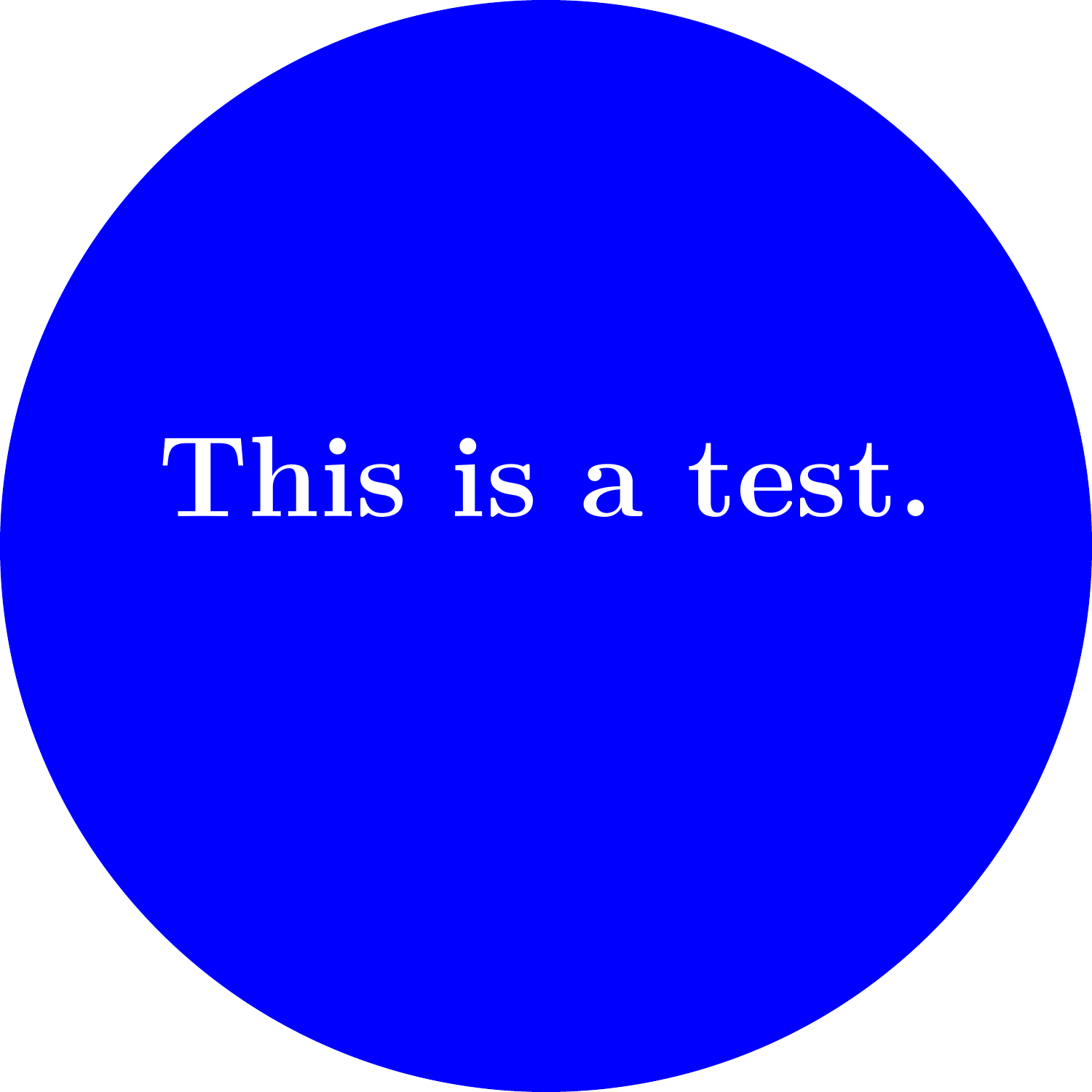\enabletrackers[metapost.graphics]

\starttext

## \startMPpage

fill fullcircle scaled 4cm withcolor blue; label.top(btex \color[white]{\bf This is a test.} etex, origin); \stopMPpage

\setuplayout[width=middle,height=middle,topspace=1cm,backspace=1cm,header=1cm]

\setupbodyfont[9pt]

\typefile[lines=yes]{tracing-001.tex}

\page

\typefile[lines=yes]{tracing-001-mplib-run-001.mp}

\stoptext